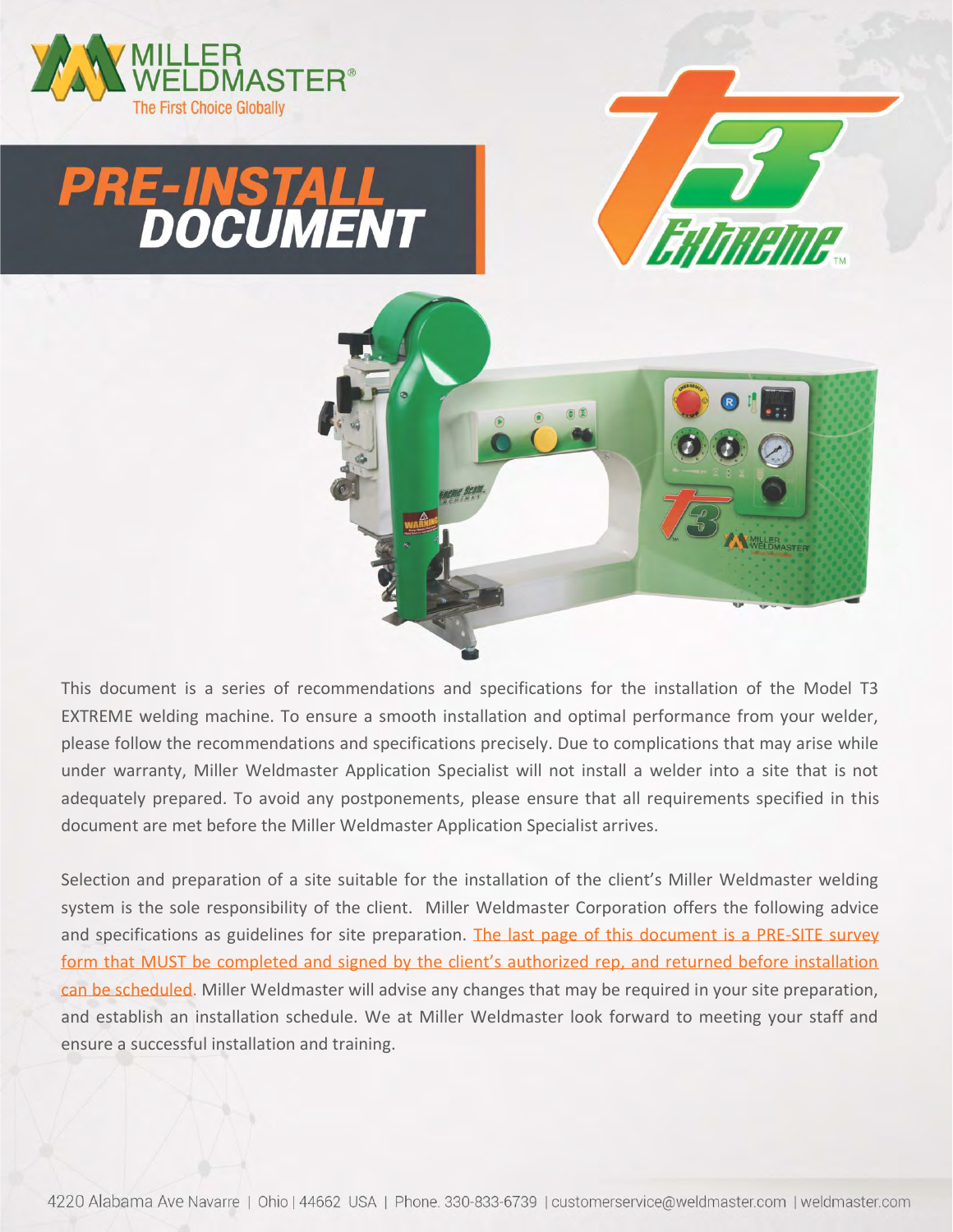## **Pre-Installation Document**



#### 1.0 Specifications

| <b>T3 Extreme</b> | <b>Machine crated (mm/kg)</b> | <b>Machine crated (in/lbs)</b> |
|-------------------|-------------------------------|--------------------------------|
| Height            | 661 mm                        | 26 inches                      |
| Width             | 559 mm                        | 22 inches                      |
| Length            | 1067 mm                       | 42 inches                      |
| Weight            | 91 kg                         | 200 lbs                        |



#### 2.0 Installation & Physical Plant Requirements

#### 2.1 Physical Plant

If you would like assistance with the placement of your machine please email customerservice@weldmaster.com or fax to 330-837-2828 your work floor layout with dimensions. Be sure to include in your floor layout other pieces of machinery as well as power and air supply location. This will help with workflow concerns.

#### 2.2 Environment

Because there is no RF energy associated with the T3 EXTREME, the distance specifications toelectronics a protection. However, the potential for RF interference exists in high RF emitting environments.

#### 2.3 Floor Plan

 Actual floor space for maximum production capabilities is the desired goal. A table is not necessary but can be a useful tool. There should be at least 12" of space between the wall and the closed side of the machine. Most of the additional space should be allocated to an area in front & side of the welder. These are only suggested guidelines for the placement of the welder.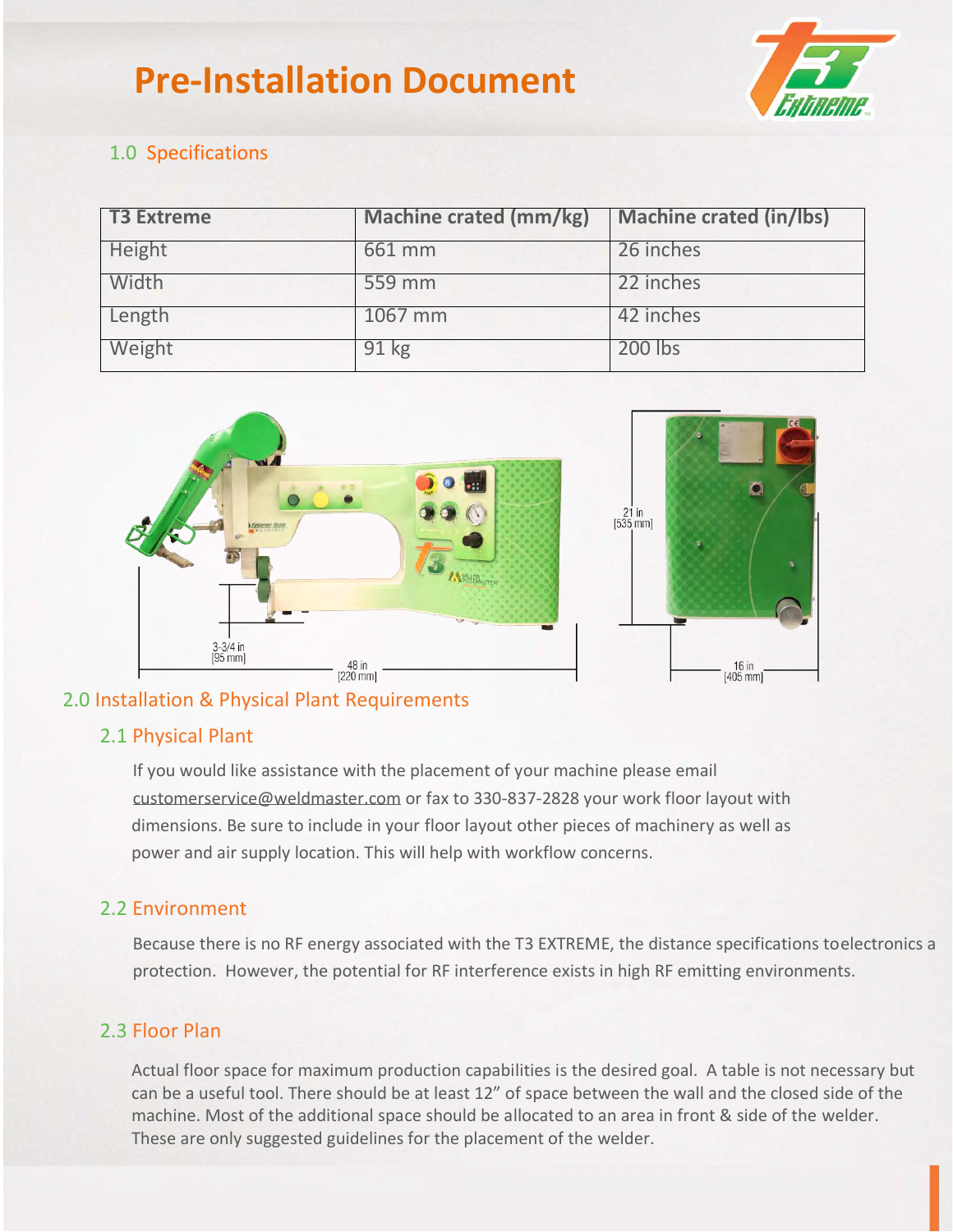

#### 3.0 Power Requirements

The T3 EXTREME can accept the following power sources: Warning: Only a qualified electrician should connect the electrical power and any local certifications above the normal electrical standards will be added at the expense of the customer.

| 16 amp – Single Phase | 208 - 240 voltz, 50-60 Hz |
|-----------------------|---------------------------|
|                       |                           |

The requirement for AMPS may vary depending on the amount of welding heads and other machine requirements. Consult your quotation for the exact amount required. If outside of the USA, your power configuration may vary and a power transformer may be required.

The welder is supplied with a suitable 16 AMP cable approximately 10ft (3M) in length. The cord will include a 20A - 250V plug. You may choose to have your cord hard-wired into your power supply. It is recommended that your electrician use a junction box with an on/off switch.



### **isolated from other equipments** and not susceptible to and not susceptible to the power susceptible to and not susceptible to and not susceptible to and not susceptible to and not susceptible to and not susceptible to and

| 3 cfm @ 120 psi | 85 liters / min @ 8.3 Bar |  |
|-----------------|---------------------------|--|
|-----------------|---------------------------|--|

The T3 EXTREME does not need large volumes of compressed air, however some air is required to drive the pneumatics of the welder. Since these cylinders are activated and de-activated with bursts of air, a continuous volume of air is not needed. The Miller Weldmaster includes an in-shop air supply valve that allows for quick connects and disconnects to your shop air supply. Due to the number of different style airline connectors, a male quick connect is not included. You will want to select a male quick connect with a 1/4" NPT (National Pipe Thread) to match your female quick connect.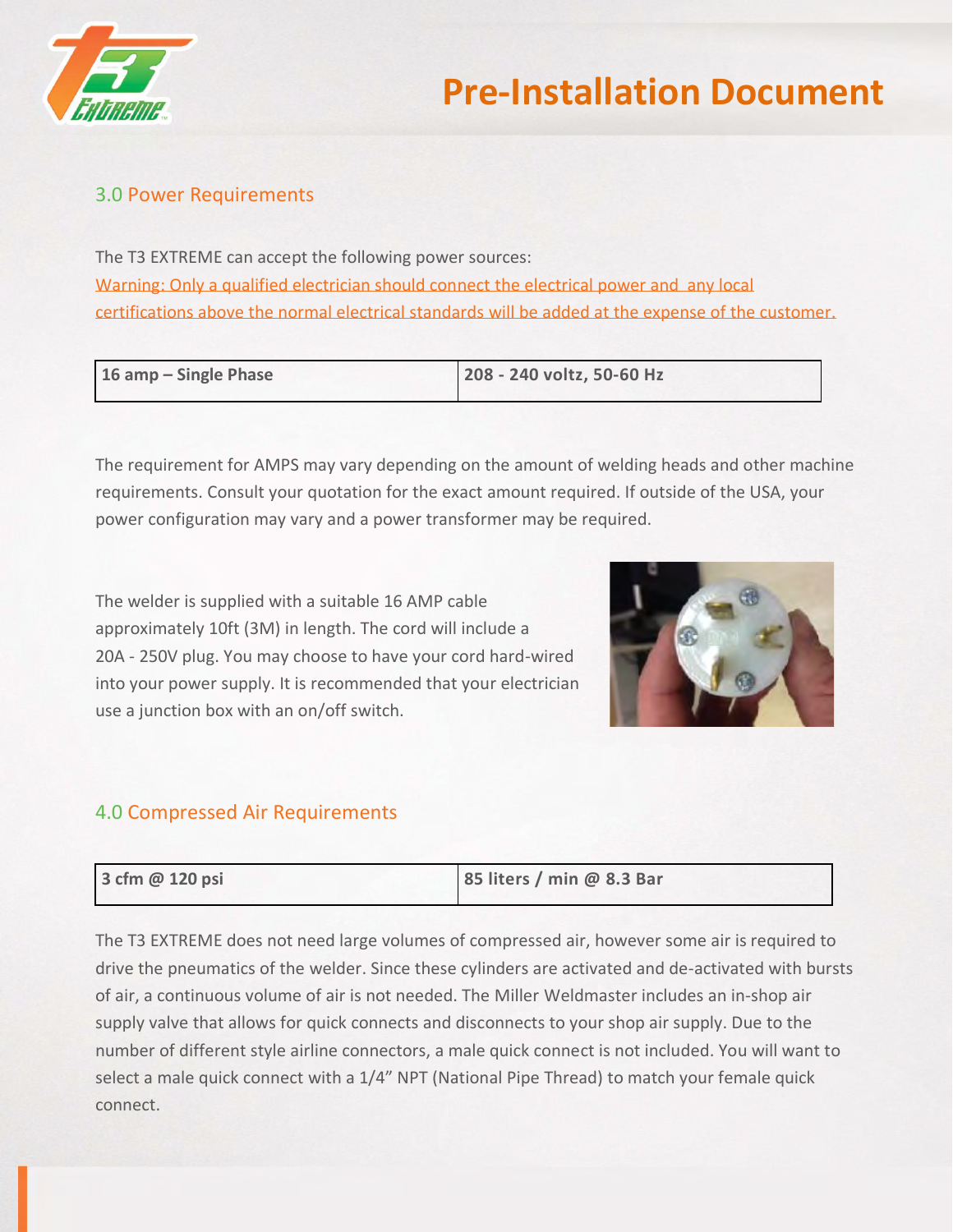## **Pre-Installation Document**



#### 5.0 Shipping

When the welder arrives at your facility, inspect the welder and crate for signs of any damage that may have occurred during shipping and verify the package count against the packing slip. Look for the Tip n Tell to see if the crate was mishandled. If there is damage, file a complaint with the shipper and inform Miller Weldmaster immediately. If a damage situation arises, do not sign the shipping receipt of the carrier without documenting the details of the crate, machine etc. FURTHER, it is critical to take photos of the machine for damage compensation. If needed, schedule a freight inspector to be on site when the Miller Weldmaster Application Specialist arrives to install the system.

#### 6.0 Training & Installation

#### 6.1 Committing Time

In order for the training to be of any value, it needs the undivided attention of the operators and the uninterrupted use of the welder. This means that the operators must commit all their time during the training session, and not try to do other work on the side. It has been our experience that by designating one or two responsible employees to take an active role in not only training but also learning all aspects of the welder will ensure a better production life out of the welder. We understand that committing this amount of time can be very difficult in a production environment, but failing to do so can be costly. One full day for installation & training is what is usually required. It is a relatively small investment when compared to the machine down time and product waste that can occur when untrained operators are used. We will train on the basic functionality of the welder. However, rate of production and confidence with your welder will be greatly improved with practice by your staff. It is your responsibility to become familiar with the welder and its capabilities.

Therefore, we request that you plan for a minimum of ONE full day when scheduling. The technician installing and training will speak English. The translation to your native language will be your responsibility.

#### 6.2 Minimum Materials Required for Training

The following is a list of materials required so that the maximum benefits of your training and installation can be met.

- 1. All different types of fabrics you will be seaming or plan to use in the future. (Most fabric suppliers will be glad to provide some sample material)
- 2. Enough material to run one or two hours worth of practice seams.
- 3. Enough material to make at least one of every product you produce.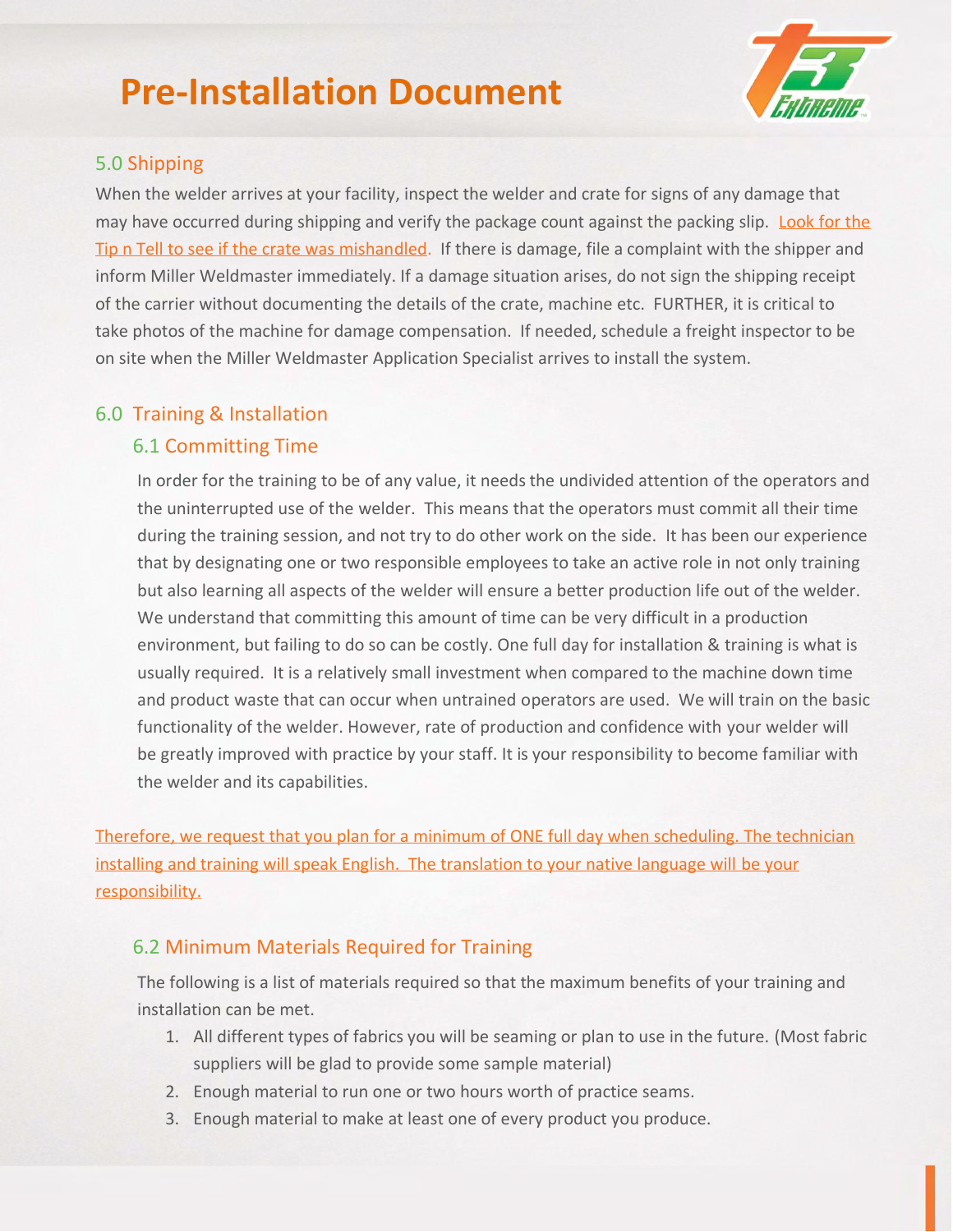

#### 6.3 Pre-seaming Considerations

The pre-seaming portion of the seaming process is very important to image quality and your overall profitability. Properly prepared pre-printed images (if you are seaming after printing), and fabrics can improve the quality of the printed material, save time and reduce costly reprints. A properly seamed Awning or Pole Pocketed Banner/Billboard using the T3 EXTREME will provide your customers with a visually pleasing product.

#### 6.4 The Main Operator

The T3 EXTREME requires at least one main operator who will be responsible for the operation and maintenance of the welder. The candidate should be a responsible employee and will need certain skills. He/she will be expected to be able to maintain the welder and perform a routine maintenance. This person will also be the communication link with our Support Department, and should be capable of phone-assisted problem solving and basic repair.

The main operator will be important to the operation of the welder, and should be selected with great care. The main operator should possess basic hands on mechanical aptitude & some very basic technical background.

#### 6.5 Other Operators

In addition to the main operator, other operators will be required for more than one shift and as helpers. It is not necessary that these operators possess the skill level of the main operator. However, anyone working with the welder should show a mechanical aptitude and have some experience with seaming or sewing. It is important that the person have an eye for distinguishing between good seams and bad seams.

#### 6.6 Goals for the Operators in Training

To understand all the controls and functions on your welder, understand and perform basic maintenance and to understand and be able to achieve a good weld for each type of material & to produce an end product in a timely manner.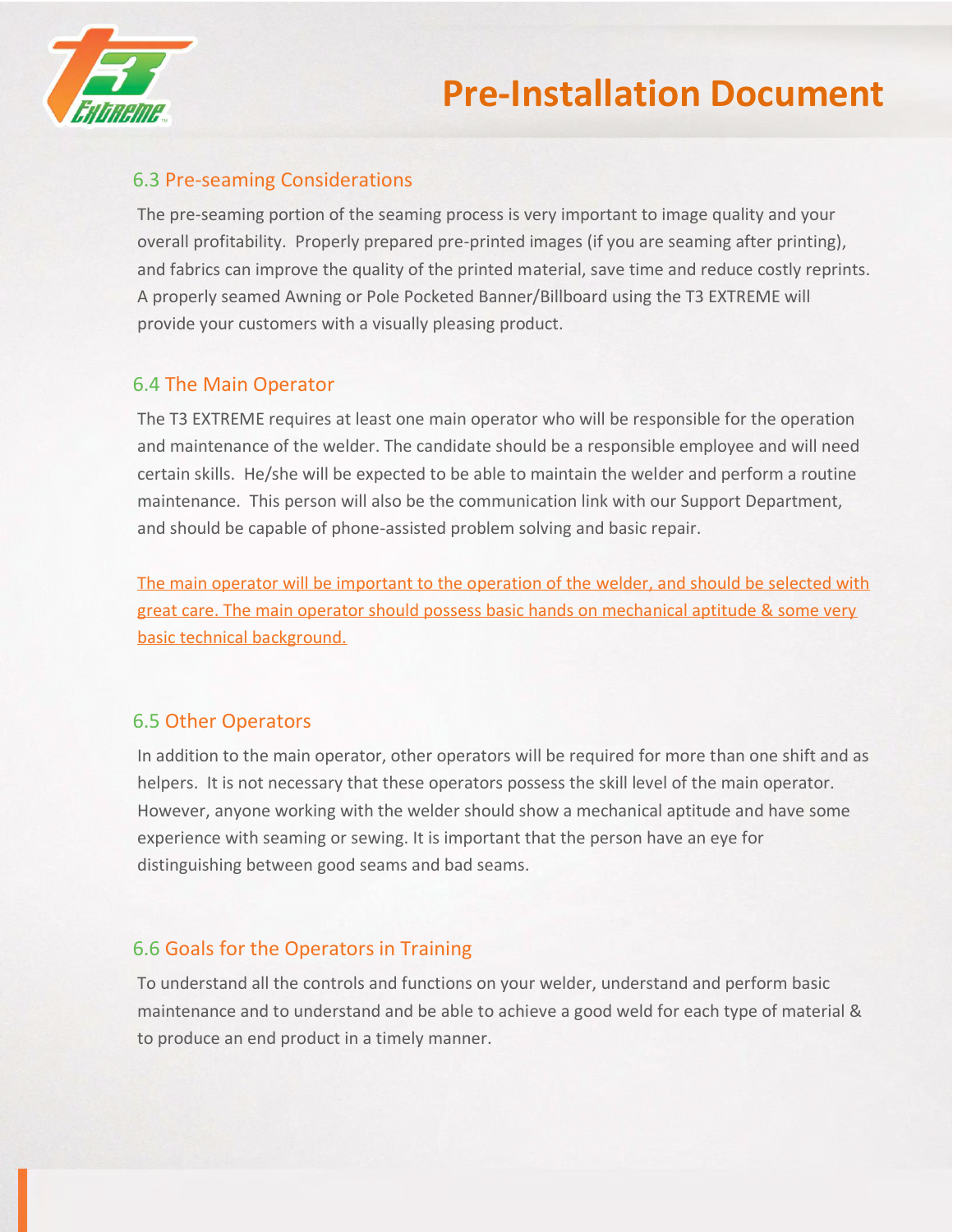## **Pre-Installation Document**



#### Complete this page, sign & return to service@weldmaster.com.

This form must be returned before the welder can be installed. Please return this survey as soon as possible. Please answer the following questions completely and honestly:

| Your Name:    | E-mail: |
|---------------|---------|
| Your Company: | Date:   |

1. Do you have the applicable power requirements? Please see Serial tag for correct power connection

| 16 amp Single Phase? [ ] Yes [ ] No | 208-240 voltz, 50-60 Hz? [ ] Yes [ ] No |
|-------------------------------------|-----------------------------------------|
|                                     |                                         |

| 2. Is the welder at your facility?                                                                      | $[$   Yes $[$   No           |
|---------------------------------------------------------------------------------------------------------|------------------------------|
| 3. Has the welder been removed from the shipping crate?                                                 | $[$   Yes $[$   No           |
| 4. Is this air supply in place and connected to the welder?                                             | $[$   Yes $[$   No           |
| 5. Is this power source in place and connected to the welder?                                           | $[$ $]$ Yes $[$ $]$ No       |
| If not when will it be installed?                                                                       |                              |
| 6. Do you have adequate compressed air, as referred to in the guide?                                    | $\lceil$   Yes $\lceil$   No |
| If NO-when will this be available?                                                                      |                              |
| 7. What is the measured incoming voltage of the electrical power source that will be                    |                              |
| connected to the welder? volts                                                                          | [   Yes     No               |
| 8. Is the machine to be installed requiring any special considerations for installation? [ ] Yes [ ] No |                              |
| If yes what are they?                                                                                   |                              |
| 9. Will you provide all fabric & employees needed for proper training?                                  | $[$   Yes $[$   No           |
| If no, please explain:                                                                                  |                              |